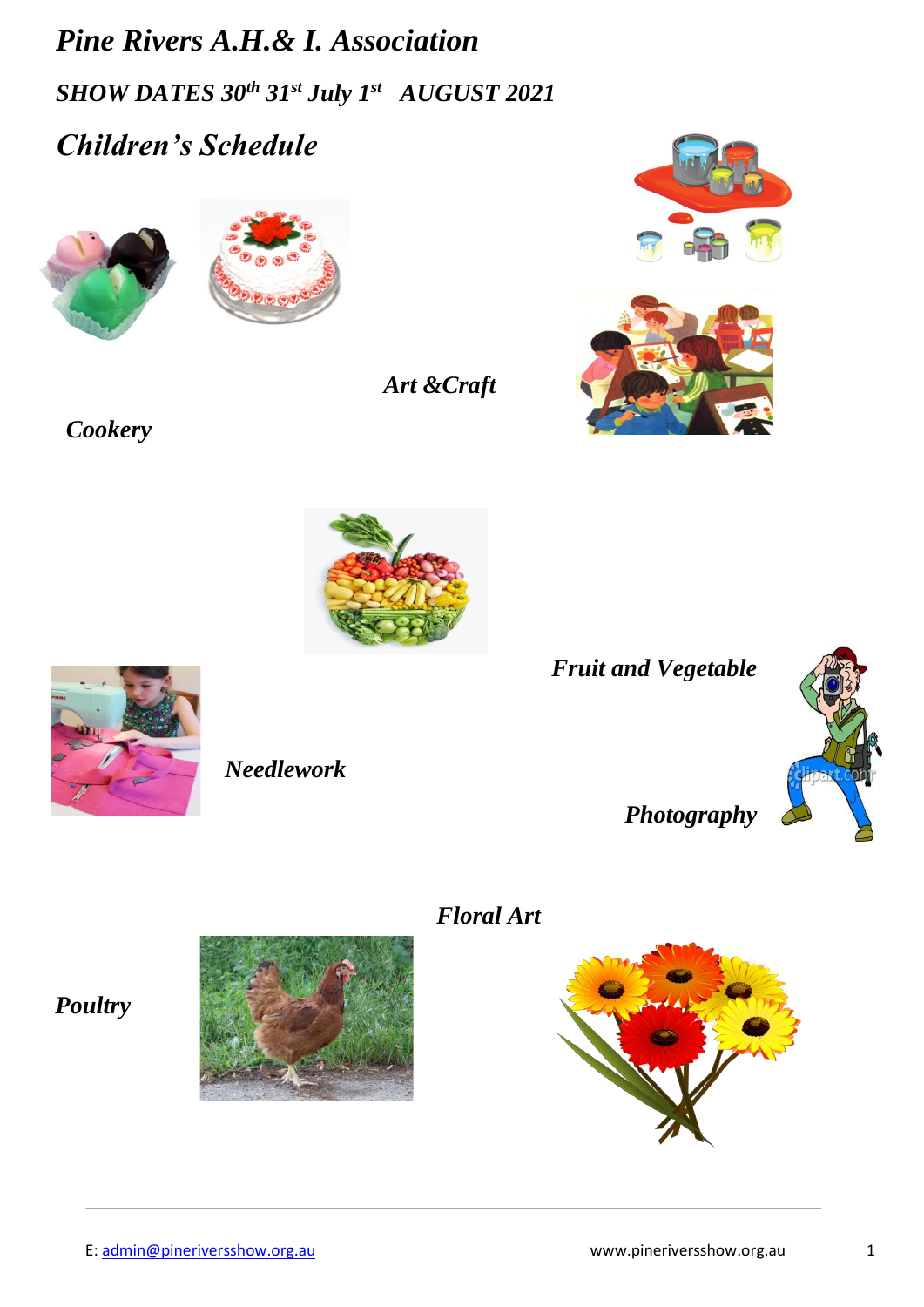# **Pine Rivers A. H. & I. Association**



# **Arts & Crafts**



#### **Closing date for entries: Friday 24th July 2021.**

| Return entry forms and fees to:<br><b>Deliver entries to:</b><br><b>Delivery times:</b> | Pamela Lynam, PO Box 12 Lawnton Q 4501<br>The Arts & Crafts Hall, Lawnton Showgrounds<br>Sunday $25^{th}$ July, $2021 - 2$ pm to 4pm |
|-----------------------------------------------------------------------------------------|--------------------------------------------------------------------------------------------------------------------------------------|
|                                                                                         | Monday 26 <sup>th</sup> July, 2021 - 6pm to 8pm<br>NB No entries accepted after 8pm Monday                                           |
| <b>Pickup times:</b>                                                                    | Sunday $1^{st}$ August 2021 – 5pm to 6pm<br>No entries may be removed before 4pm                                                     |
| <b>Chief Steward:</b>                                                                   | No Cars on the grounds until 5pm<br>Pamela Lynam Mobile 0402 062 020<br>Show Society Office Ph 3205 2597                             |

**ENTRY FORM AND ENTRY FEES should be sent to the Association prior to Friday, 24 th July 2021.** Junior \$2.50 PER ENTRY (INCLUDING GST)

**Please make Cheques and Money Orders payable to: Pine Rivers A.H. & I. Association** 

**JUNIOR CHAMPION OF SHOW – CRAFT** 

 **PRIMARY School: 1st Prize - \$20.00 2nd Prize – \$10.00 3rd Prize – \$5** 

29. Craft - Any Medium- Primary School Students Prep to year 6

**JUNIOR CHAMPION OF SHOW - PAINTING PRIMARY School: 1st Prize - \$20 2nd Prize – \$10.00 3rd Prize – \$5** 11. Any Medium – Any Subject (Primary School Students Prep – year 3)

12. Any Medium – Any Subject (Primary School Students Year 4 – 6)

Extra entry forms are available at www.pineriversshow.org.au

| Class | Title/Description | <b>Entry Fee</b> | Receipt No |
|-------|-------------------|------------------|------------|
|       |                   |                  |            |
|       |                   |                  |            |
|       |                   |                  |            |
|       |                   |                  |            |

.

NO. OF ITEMS ENTERED: .................... TOTAL FEES ENCLOSED: \$...................

NAME: .................................................................................... PHONE: ..............................................

ADDRESS: ............................................................................... POST CODE: ....................

EMAIL: .................................................................................................................................

**I have read and agree to the conditions and regulations of the Association.**

PLEASE REFER TO OUR WEBSITE FOR MORE INFORMATION

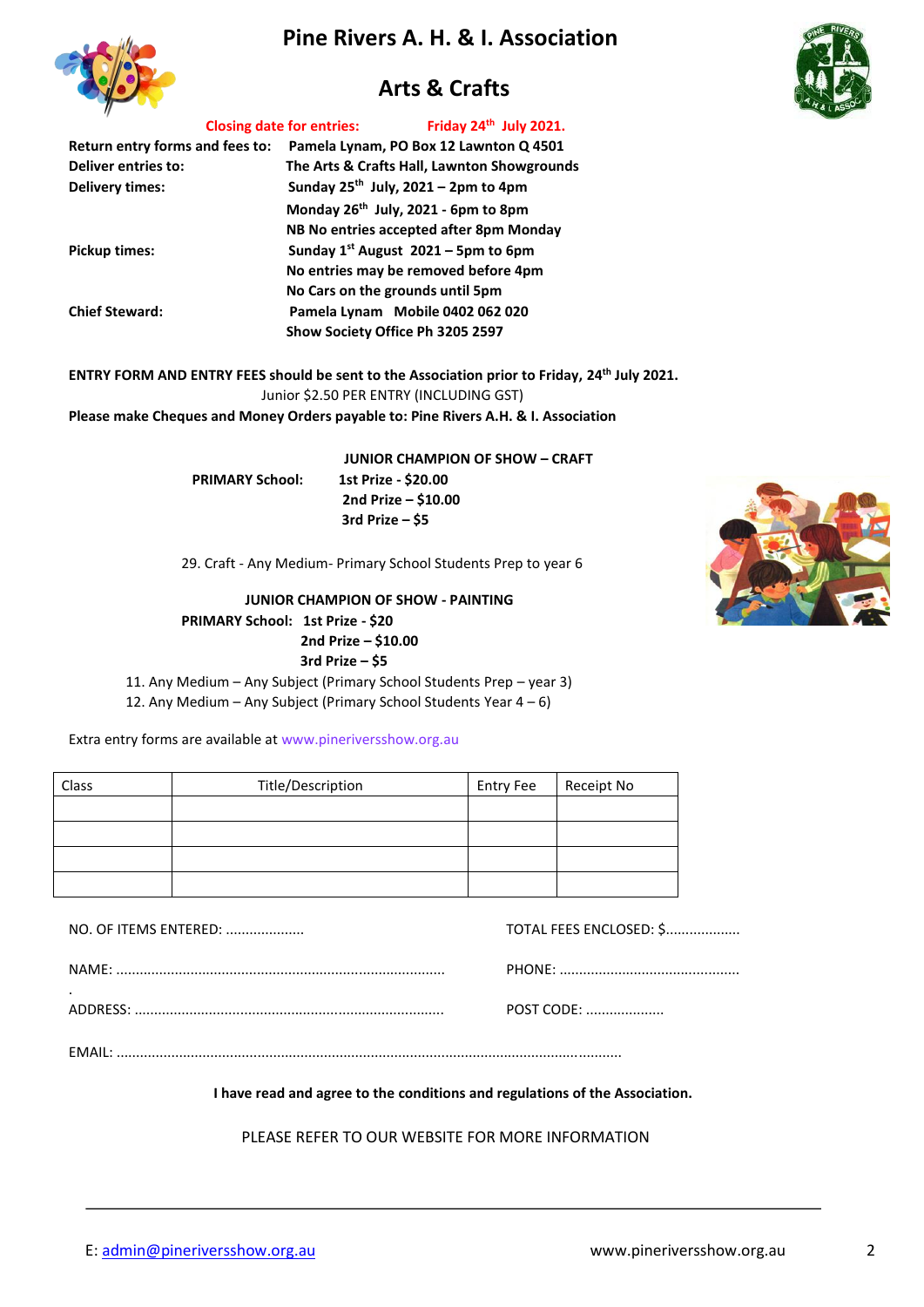

### **COOKERY – SECTION 7**

 **Stewards Chris Tysoe 3285 5160** 

### **Virginia Watts 3285 2226**



**ENTRY FEE Children Classes \$1.00 PER CLASS ENTRIES WILL BE RECEIVED FROM 4.00 P.M. UNTIL 6.00 P.M. ON WEDNESDAY 28th July 2021 AND FROM 9.00 AM UNTIL 11.00 AM ON THURSDAY 29th July 2021 9am – 11am AT THE COOKERY PAVILION, PINE RIVERS SHOWGROUNDS. Please Note: Due Covid 19 restrictions all food to be delivered in closed container. Health Department ruling all food is to be disposed of by Stewards in Cookery Section. NO CARS WILL BE ALLOWED ONTO THE GROUNDS UNTIL AFTER 5PM SUNDAY 1st August 2021.** The Chief Stewards reserve the right to declare a non-competition in any class in which there are fewer than three entries **CHILDREN CLASSES First prize \$4.00; Second prize \$3.00; Third prize \$2.00**  The Chief Stewards have the right to determine matters relating to any Class in Section 7 Any prize monies stated above may be substituted with a trophy or voucher to the same value. All entries are to be presented on paper plates of suitable size. **CLASS - STUDENT SECTION PREP, KINDY & PLAYGROUP 63 Best Decorated Biscuit Arnott's Milk Arrowroot Biscuit only GRADE 1 64 Pikelets 4 only 65 Betty Crocker Rainbow Cookie Mix GRADES 2,3& 4 66 Pikelets 4 only 67 Jam Drops 4 only 68 ANZAC Biscuits 4 only 69 Packet Cake Packet to accompany entry 70 Edible Necklace Create your necklace using edible sweets/veg GRADES 5 & 6 71 Chocolate Slice 4 pieces only 72 Plain Scones 4 only Class 74 LAZY DAISY CAKE RECIPE LAZY DAISY CAKE RECIPE 125g soft butter 125g sugar ½ packet jelly crystals – any flavour 2 eggs 1 ¾ cups SR flour 1/3 cup milk Method: Combine all ingredients in a bowl. Stir until just blended. Beat for 3 minutes on medium speed. Bake in loaf tin 35-40 minutes in moderate oven. To be iced and decorated with jelly beans. SPECIAL PRIZE – OPEN TO ALL GRADES**

**79 Decorated Novelty Cake Theme: "Families" SPECIAL NEEDS 80 Special School Open – Any item**

**81 Adults 18+ Open – Any item**

PLEASE DELIVER WITH YOUR ENTRIES

**73 Chocolate Chip Biscuits 4 only**

**74 LAZY DAISY CAKE**

### **ENTRY FORM SECTION 7 - COOKERY**

| <b>NAN</b> |  |
|------------|--|
|            |  |

Email: ………………………………………………………………………………………………………………………………………………………………….

| <b>CLASS</b> | PARTICULARS OF EXHIBIT |
|--------------|------------------------|
|              |                        |
|              |                        |
|              |                        |
|              |                        |
|              |                        |
|              |                        |
|              |                        |

I have read and agree to the conditions and regulations of the Association.

SIGNED:\_\_\_\_\_\_\_\_\_\_\_\_\_\_\_\_\_\_\_\_\_\_\_\_\_\_\_\_\_\_\_\_\_\_\_\_\_\_\_\_\_\_\_\_\_\_\_\_\_\_\_\_\_\_\_\_\_\_\_\_Date:\_\_\_\_\_\_\_\_\_\_\_\_\_\_\_\_\_\_\_\_\_\_\_\_\_\_\_\_\_\_\_\_\_\_\_\_\_\_\_\_\_\_\_\_\_\_\_\_\_\_\_\_\_\_\_\_\_\_\_\_\_\_\_\_\_\_\_\_\_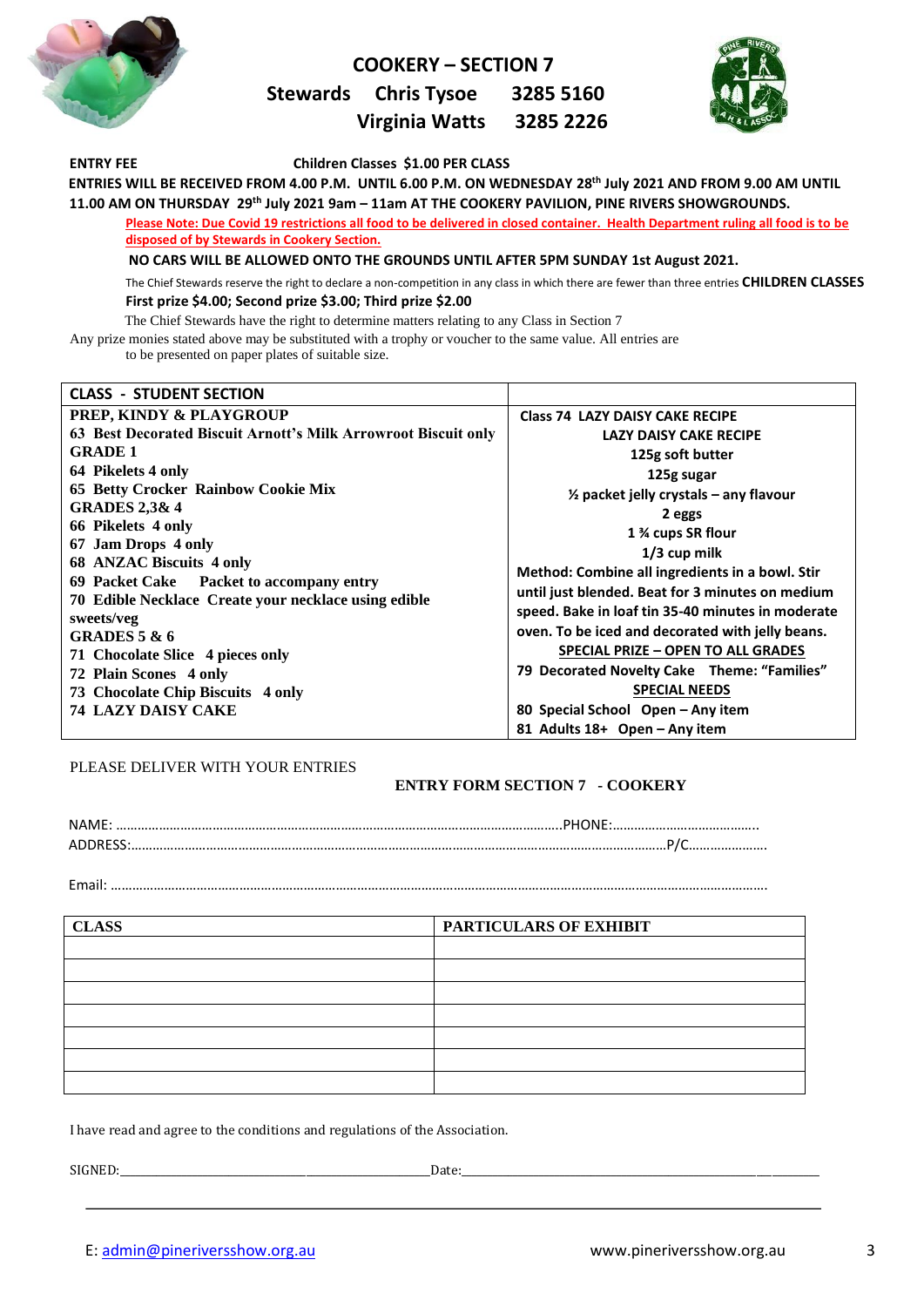

## **FRUIT & VEGETABLE SCHEDULE**

### **CHIEF STEWARD: Trevor Tunstall 3204 4009**

### **CONDITIONS OF ENTRY:- Health Department ruling all cut fruit & vegetable must be destroyed at the end of show**

- 1. All Fruit or Vegetables must be grown by the exhibitor
- 2. **ALL EXHIBITS REMAIN THE PROPERTY OF THE EXHIBITOR. NO PRODUCE WILL BE SOLD.** All produce not collected by Tuesday 2nd August 2021 will be disposed of.
- 3. Entry fee Junior 50 cents per class Junior Section will be awarded ribbons
- 4. **All exhibits must be accompanied by a completed entry form and be delivered to the Horticulture pavilion on Thursday 29th August 2021 between 3.00 pm and 6.30pm and staged ready for judging at 7.00pm**. 5. Show Society will supply baskets if required
- **6. NO CARS WILL BE ALLOWED ON THE GROUNDS BEFORE 5PM SUNDAY 1st August 2021**
- 7. Collection of exhibits and prizes between **4.30pm and 5.30pm only on Sunday** 1st August 2021.

#### **STUDENT SECTION Sponsored by Christene Davidson**

- 69 Farmyard on a paper plate made from Vegetables Toothpicks allowed
- 70 Any Vegetable Best Cartoon Character
- 71 Radish- Funniest Shape
- 72 6 Pods Sugar Snap Peas
- 73 6 Cherry Tomatoes
- 74 Any Animal made from Fruit & Vegetable feathers and toothpicks allowed
- 75 Best Decorated Egg (cooked & of course)
- 76 6 Chicken Eggs (can be mixed colours)
- 77 Best Bunch of Mixed or Single Herbs

### **FRUIT & VEGETABLES ENTRY FORM**

| CLASS | TYPE OF ENTRY | <b>NO. OF ENTRIES</b> |
|-------|---------------|-----------------------|
|       |               |                       |
|       |               |                       |
|       |               |                       |
|       |               |                       |
|       |               |                       |
|       |               |                       |
|       |               |                       |
|       |               |                       |
|       |               |                       |

NAME: THONE

ADDRESS: \_\_\_\_\_\_\_\_\_\_\_\_\_\_\_\_\_\_\_\_\_\_\_\_\_\_\_\_\_\_\_\_\_\_\_\_\_\_\_\_\_\_\_\_\_\_\_\_\_\_\_\_\_\_\_\_\_\_\_\_\_\_\_\_\_\_\_\_\_\_\_\_\_\_\_\_\_\_\_\_\_\_\_\_\_\_\_\_\_\_\_POST CODE: \_\_\_\_\_\_\_\_\_\_\_\_\_\_\_\_\_\_\_\_\_\_\_\_\_

Email Address:\_\_\_\_\_\_\_\_\_\_\_\_\_\_\_\_\_\_\_\_\_\_\_\_\_\_\_\_\_\_\_\_\_\_\_\_\_\_\_\_\_\_\_\_\_\_\_\_\_\_\_\_\_\_\_\_\_\_\_\_\_\_\_\_\_\_\_\_\_\_\_\_\_\_\_\_\_\_\_\_\_\_\_\_\_\_\_\_\_\_\_\_\_\_\_\_\_\_\_\_\_\_\_\_\_\_\_\_\_\_\_\_\_\_\_\_\_\_\_\_\_\_\_\_\_\_\_\_\_\_\_\_\_\_\_\_

I have read and agree to the conditions and regulations of the Association.

| SIGNED: |     | <b>DATE</b><br>. |
|---------|-----|------------------|
| ____    | ___ |                  |

All entries must be free of any disease. I hereby certify that my entries are healthy and disease free.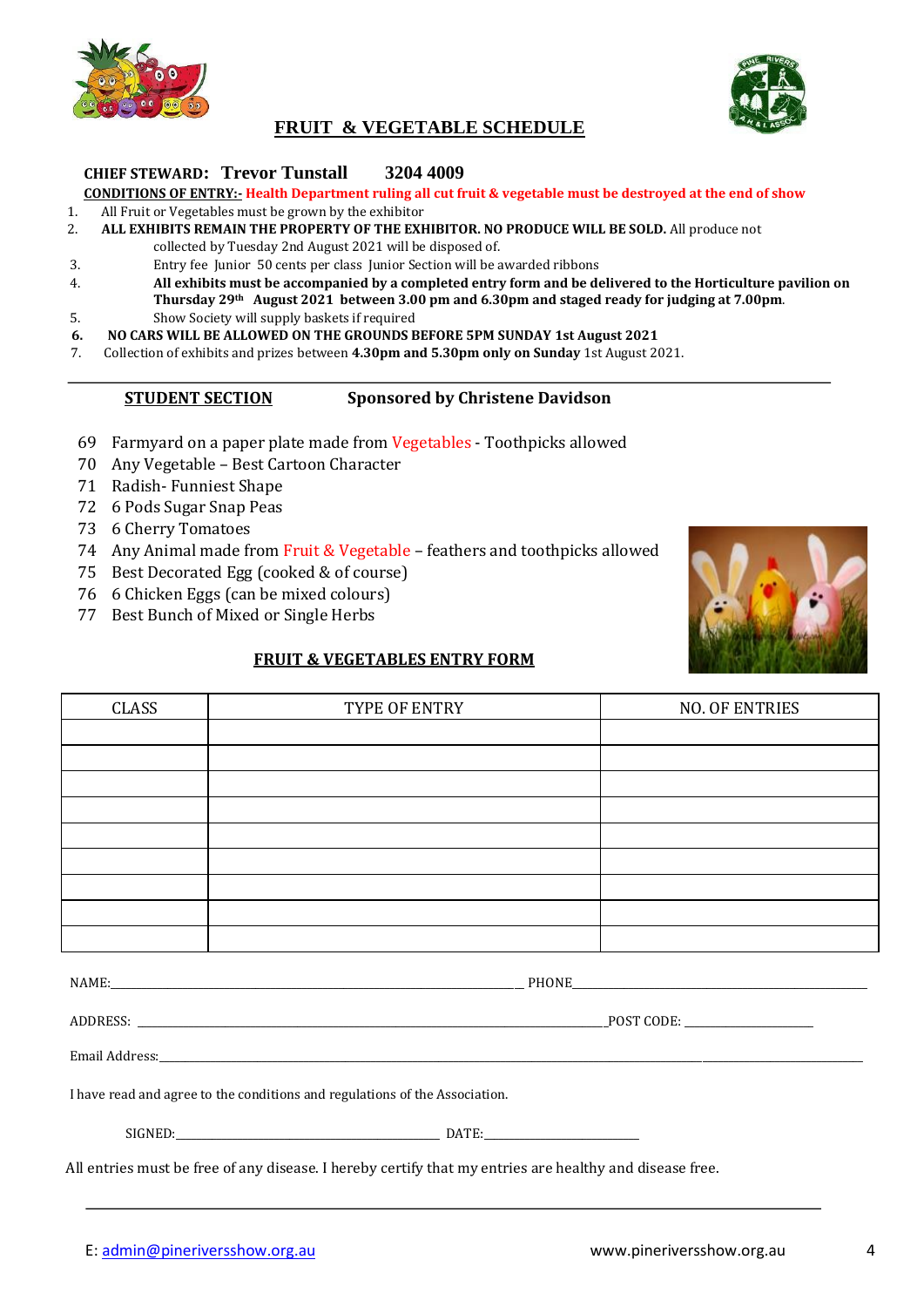



### **NEEDLEWORK SCHEDULE**

**STEWARDS: FAY BROWN** 0407 671 603  **SANDRA GAGE 0415 793 746** 

**ENTRIES: To be delivered to the Wyruna room at the showgrounds: Sunday 25th July 10am – 1pm Monday 26th July 5pm – 8pm NO LATE ENTRIES WILL BE ACCEPTED**

**PICK UP: BETWEEN 4.30p.m. and 5.15p.m on Sunday 1st August, 2021. NO CARS WILL BE ALLOWED ON THE GROUNDS UNTIL AFTER 5PM –SUNDAY 1st August 2021 Alternative arrangements** – **please phone 3205 2597**

#### **ENTRY FEES Classes 51 to 57, 72 &75 \$1 per entry SCHOOL STUDENTS SECTION: (Please state age and year Level)**

- **51 Exhibit of knitting.**
- **52 Exhibit of crochet.**
- **53 Exhibit of hand embroidery.**
- **54 Picture in counted cross-stitch.**
- **55 Machine made article.**
- **56** Toy/ Doll/ Animal any method.
- **57 Any article/ item not mentioned above.**
- **72 Creative Pin Cushion – Student.**
- **75 Christmas Theme any item – Student**.



- **1.** TO QUALIFY FOR NEEDLEWORK SECTION **- ENTRY MUST BE EXECUTED (all or part thereof) WITH CROCHET HOOK OR NEEDLE ( FELTING, KNITTING, HAND OR MACHINE).**
- **2. ENTRY FORM MUST ACCOMPANY ALL ENTRIES** when they are DELIVERED. NAME OF EXHIBITOR MUST BE HIDDEN FROM VIEW
- **3.** PLEASE RETAIN RECEIPT FOR ENTRY FEES & PRODUCE IT AS PROOF OF OWNERSHIP OF ITEMS FOR PICK UP.
- **4.** ALL EXHIBITS MUST BE THE WORK OF THE COMPETITOR & TO BE MADE WITHIN THE LAST EIGHTEEN MONTHS.

| EMAIL:                  |                                                                                                                                                                                                                                | P/C                                                                                                                                                                                                                            |  |
|-------------------------|--------------------------------------------------------------------------------------------------------------------------------------------------------------------------------------------------------------------------------|--------------------------------------------------------------------------------------------------------------------------------------------------------------------------------------------------------------------------------|--|
| STUDENT ENTRIES: SCHOOL |                                                                                                                                                                                                                                |                                                                                                                                                                                                                                |  |
| AGE:                    | GRADE: the contract of the contract of the contract of the contract of the contract of the contract of the contract of the contract of the contract of the contract of the contract of the contract of the contract of the con | SCHOOL: A CONTROLLER CONTROLLER CONTROLLER CONTROLLER CONTROLLER CONTROLLER CONTROLLER CONTROLLER CONTROLLER CONTROLLER CONTROLLER CONTROLLER CONTROLLER CONTROLLER CONTROLLER CONTROLLER CONTROLLER CONTROLLER CONTROLLER CON |  |
|                         |                                                                                                                                                                                                                                | have read and agree to the conditions and regulation of the Association Please ensure fully completed                                                                                                                          |  |

Entry form together with entry monies are presented to Chief Steward at any time SIGNED:\_\_\_\_\_\_\_\_\_\_\_\_\_\_\_\_\_\_\_\_\_\_\_\_\_\_\_\_\_\_\_\_\_\_\_\_\_\_\_\_\_\_\_\_\_\_\_\_DATE:\_\_\_\_\_\_\_\_\_\_\_\_\_\_\_\_\_\_\_\_\_\_\_\_\_\_\_\_\_\_\_\_\_\_\_

| <b>SECTION</b> | <b>CLASS</b> | <b>DESCRIPTION</b> | NO. OF ENTRIES |
|----------------|--------------|--------------------|----------------|
|                |              |                    |                |
|                |              |                    |                |
|                |              |                    |                |
|                |              |                    |                |
|                |              |                    |                |
|                |              |                    |                |

**PRIZES IN THIS SECTION DONATED BY EAST COAST FABRICS: STUMERS SEWING CENTRE & OLDE SHOW BAGS**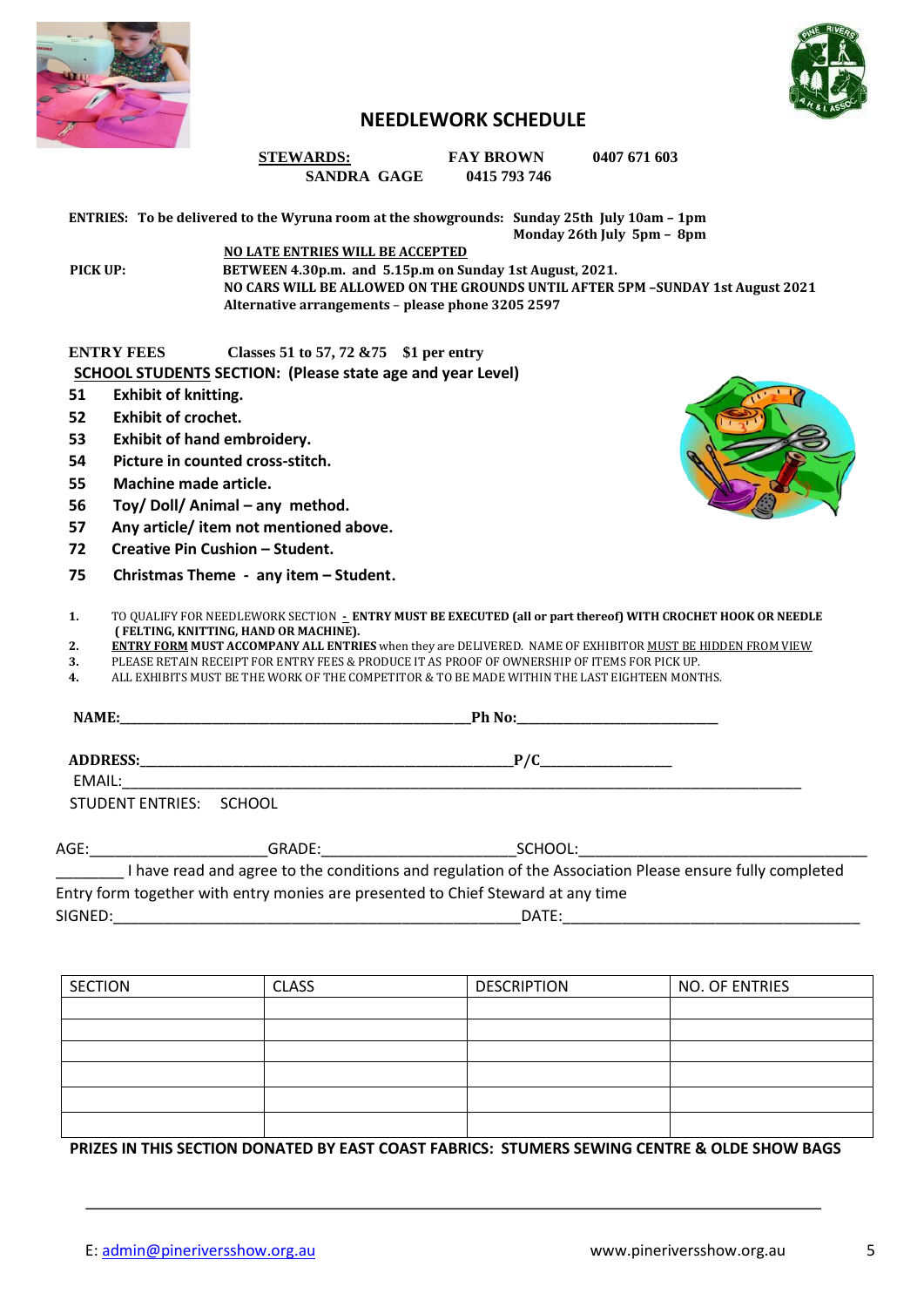

# **FLORAL ART SCHEDULE**



**CHIEF STEWARD - Bob Bannon** 

#### CONDITIONS OF ENTRY:-

- 1. Exhibits for this section are being accepted after 4.00p.m. Thursday afternoon 28<sup>th</sup> July 2021
- 2. All Exhibits accepted up until 7.00p.m and must be staged ready for judging at 7.30p.m.
- 3. Children –50cents per item entry fee
- 4. **NO CARS ARE ALLOWED ON THE GROUNDS Sunday 1st August 2021 until after 5pm**.

Exhibits and prizes to be collected only between 4.00p.m and 5.00p.m Sunday afternoon 1st August 2021. Any Exhibit not collected will be held and if not claimed within a fortnight, will become the property of the above Association to dispose of as they see fit.

- 5. Prize Money 1st \$4.00 2nd \$2.00 3rd \$1.00
- 6. One Champion Floral Art Sash for overall winner. Any prize stated above may be substituted with a trophy or voucher to that value.
- 7. Foliage Arrangements Allows any use of any type of foliage or leaves, buds or bracts. No Flowers or fruits.
- 8. Containers Of any type e.g. pottery, wood, glass, metal or plastic. No restriction in the use of accessories e.g. rocks, reeds, bases

#### **JUNIOR FORAL ART**

- 13 Floral Saucer (wet sand or similar can be used to hold material in place)
- 14 Necklace (using small flowers, berries

Please ensure completed Entry Form with monies are presented to Chief Steward at time of entry.

| <b>CLASS</b> | <b>TYPE OF ENTRY</b> | NO. OF ENTRIES | ENTRY FEE |
|--------------|----------------------|----------------|-----------|
|              |                      |                |           |
|              |                      |                |           |
|              |                      |                |           |
|              |                      |                |           |

### **FLORAL ART ENTRY FORM**

| TOTAL Entry Fee \$ |              |
|--------------------|--------------|
| NAME:              | <b>PHONE</b> |
| ADDRESS:           | POST CODE    |
| Email Address:     |              |

### **PLEASE REFER TO MAIN SCHEDULE ON OUR WEBSITE FOR FURTHER INFO or www.pineriversshow.org.au**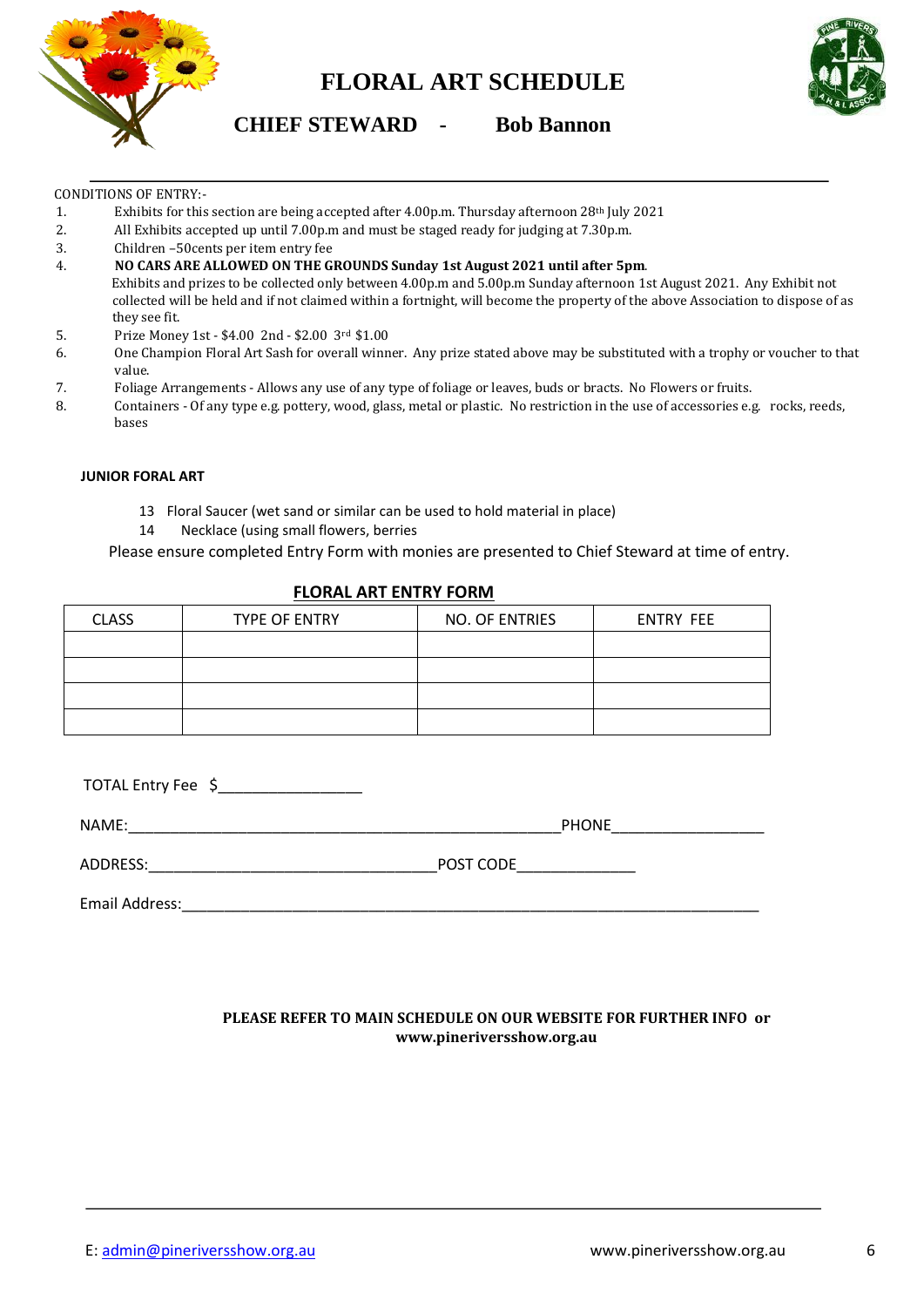

# **PHOTOGRAPHY SCHEDULE Classes 13 to 18 for 16yrs and under**

# **STEWARD: Deb Gavin Contact: 0407270761**

**Email:pineriversphotos@bigpond.com** 

Exhibitors may enter in each section.

All prints Black/White & Colour, MUST be suitably mounted on Matte boards or cardboard (no Masonite or Laminated mounts accepted.

Maximum print Size 30cm x 20cm plus 5cm border (12"x8" plus 2" border).

Prints may be home or commercially processed (Film or Digital) and must be of Photographic quality. No print winning an award in previous years will be accepted.

**Please note no titles on the front of the prints put your name, address, phone no or email address on the back with the title and the class entered.** 

**ENTRIES CLOSE with the Chief Steward at 8.30pm on Monday 26th July 2021**

**Late entries will not be accepted.** 

### **Delivery Times:**

Entries will be accepted at the Photography Pavilion (PLEASE use entrance behind the Needlework Pavilion under the Restaurant Building) at Pine Rivers Showgrounds.

# **Saturday 24th July 2021 between 9am & 5pm**

**Sunday 25th July 2021 between 9am & 5pm** 

**Monday 26th July 2021 between 9am & 8.30pm** 

**Judging will commence on Wednesday 28th July 2021**

# **Entry fee will be \$3 for each print in all sections**

Prizes will be award for  $1^{st}$ ,  $2^{nd}$  &  $3^{rd}$  winners in each category; some High Commended too.

- Class 13 B/W or Colour Portrait
- Class 14 B/W or Colour Animal/Bird
- Class 15 B/W or Colour Landscape of Pictorial
- Class 16 B/W or Colour Flora
- Class 17 B/W or Colour Still Life/Action
- Class 18 B/W or Colour Digital composition Art (using your photo  $\&$  computer art)

| <b>CLASS</b> | <b>TITLE</b> |
|--------------|--------------|
|              |              |
|              |              |
|              |              |
|              |              |
|              |              |
|              |              |

**Please refer to the main schedule for more information or www.pineriversshow.org.au**